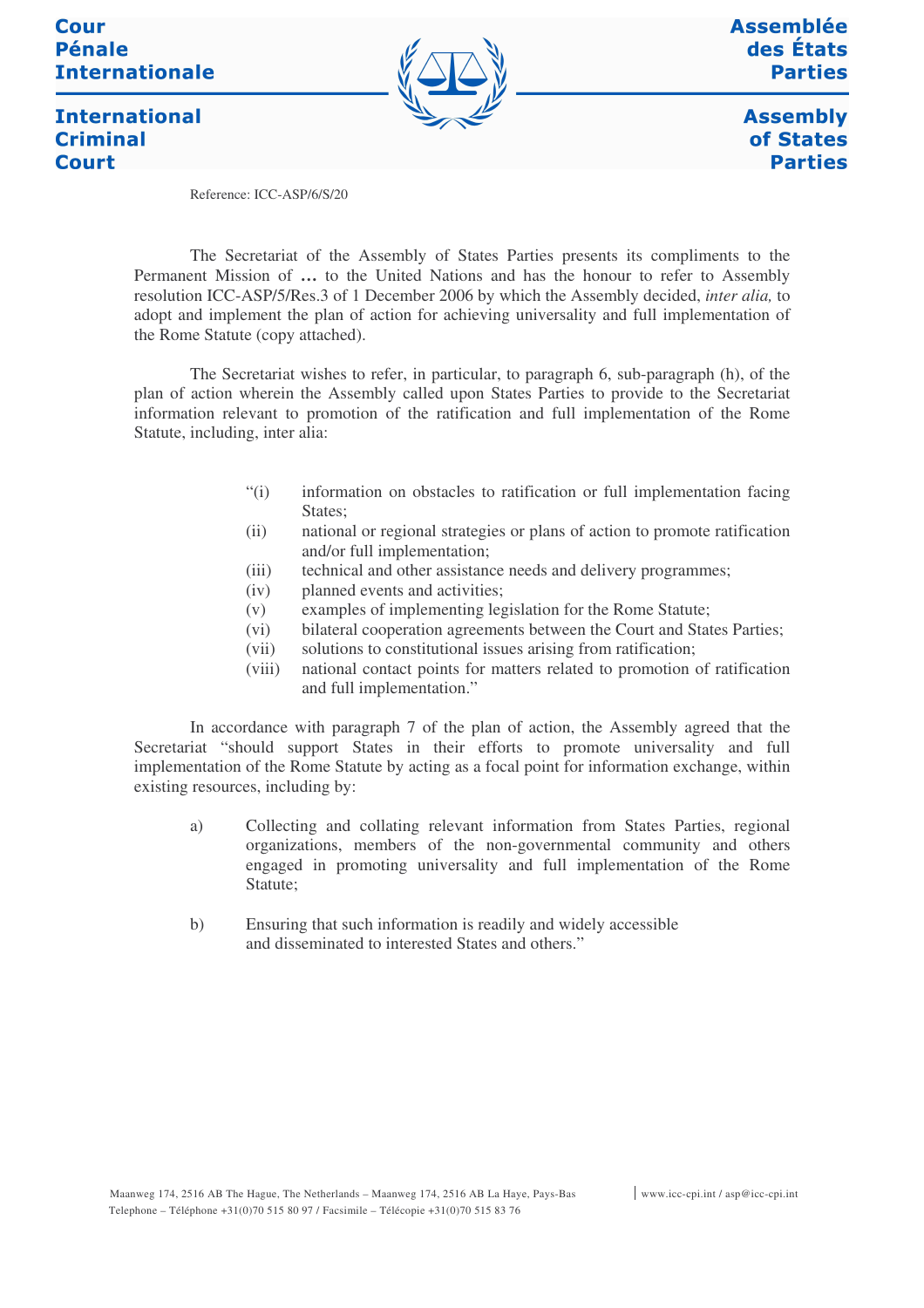The Secretariat therefore requests that States Parties convey, by 30 September 2007, information referred to in paragraph 6, sub-paragraph (h), of the plan of action.

This information should be communicated through the diplomatic channel to the Secretariat of the Assembly of States Parties, Room C-0691, Maanweg 174, 2516 AB The Hague, The Netherlands (or via fax to +31 70 515 8376 or via e-mail to asp@asp.icc-cpi.int). If feasible, the Secretariat would appreciate receiving digital versions of the information.

The Hague, 25 July 2007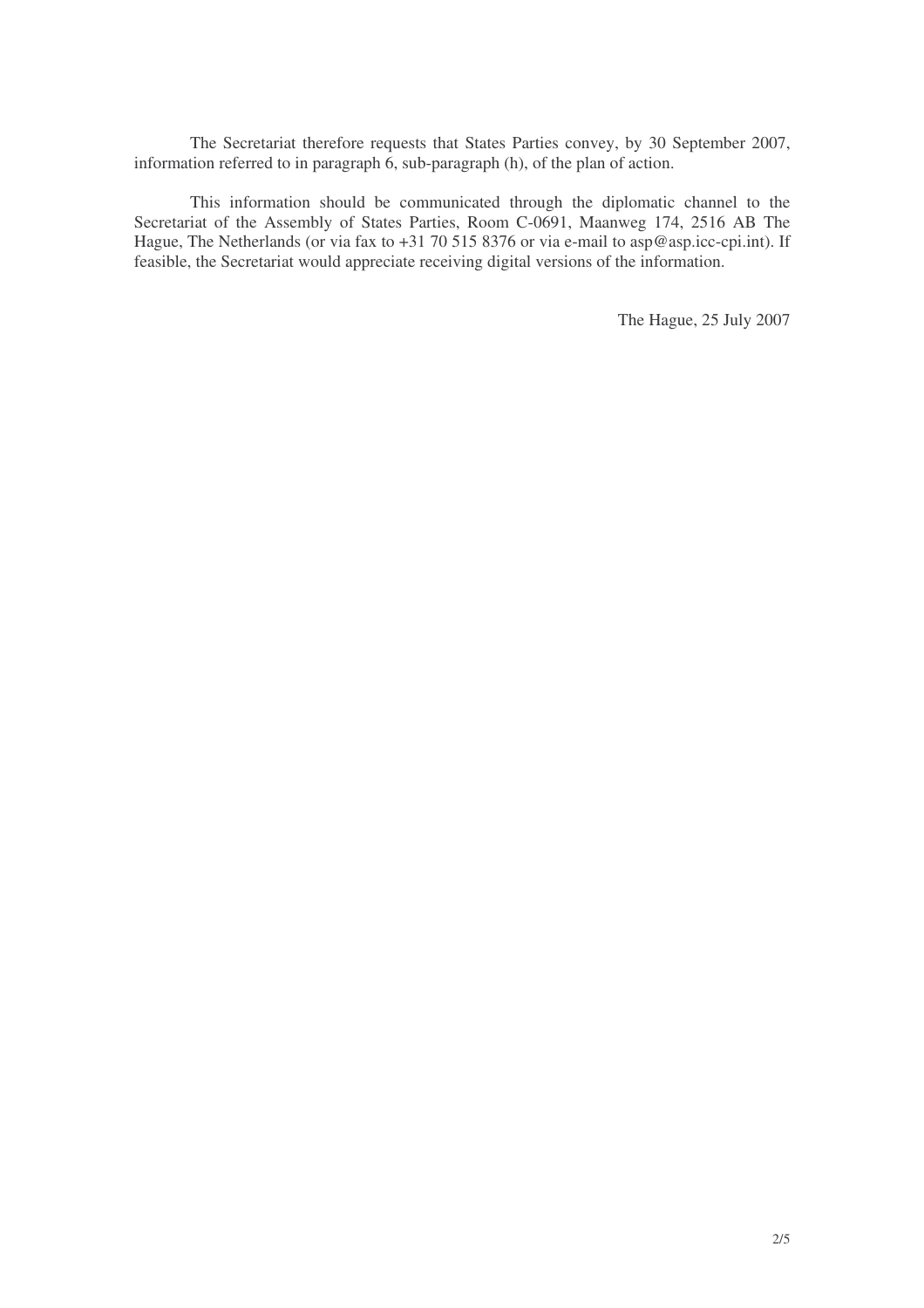# **Resolution ICC-ASP/5/Res.3**

*Adopted at the 7th plenary meeting on 1 December 2006, by consensus* **. . .**

## **Annex I**

#### **Plan of action of the Assembly of States Parties for achieving universality and full implementation of the Rome Statute of the International Criminal Court**

#### **Objectives**

1. Universality of the Rome Statute of the International Criminal Court is imperative if we are to end impunity for the perpetrators of the most serious crimes of international concern, contribute to the prevention of such crimes, and guarantee lasting respect for and enforcement of international justice.

2. Full and effective implementation of the Rome Statute by all States Parties is equally vital to the achievement of these objectives.

#### **States Parties**

3. States Parties have the primary responsibility for promoting the objectives set out in paragraphs 1 and 2 above. States should make full use of the political, financial and technical means at their disposal to continue and strengthen their efforts to achieve these objectives.

4. To this end, States Parties should proactively promote universality and full implementation, including through bilateral and regional relationships, such as by developing initiatives that focus on neighbouring States and on the regions, subregions or other groupings to which they belong, as well as on the particular obstacles faced by those States, regions, subregions or groupings.

5. In addition, States Parties should deepen their own commitment to the Court and to the Rome Statute so as to ensure a strong, effective and efficient institution and thereby encourage other States to join.

6. States Parties' efforts should include:

(a) Direct political and other contacts with relevant States, regional groups or regional organizations with the objective of fostering political will and support for ratification and full implementation of the Rome Statute;

(b) Where appropriate, efforts to seek an agenda item on the Court in any bilateral contacts, including at the highest levels, with non-States parties;

(c) Ratification and full implementation of the Agreement on the Privileges and Immunities of the International Criminal Court and encouragement of its ratification and implementation by other States not yet parties to the Agreement;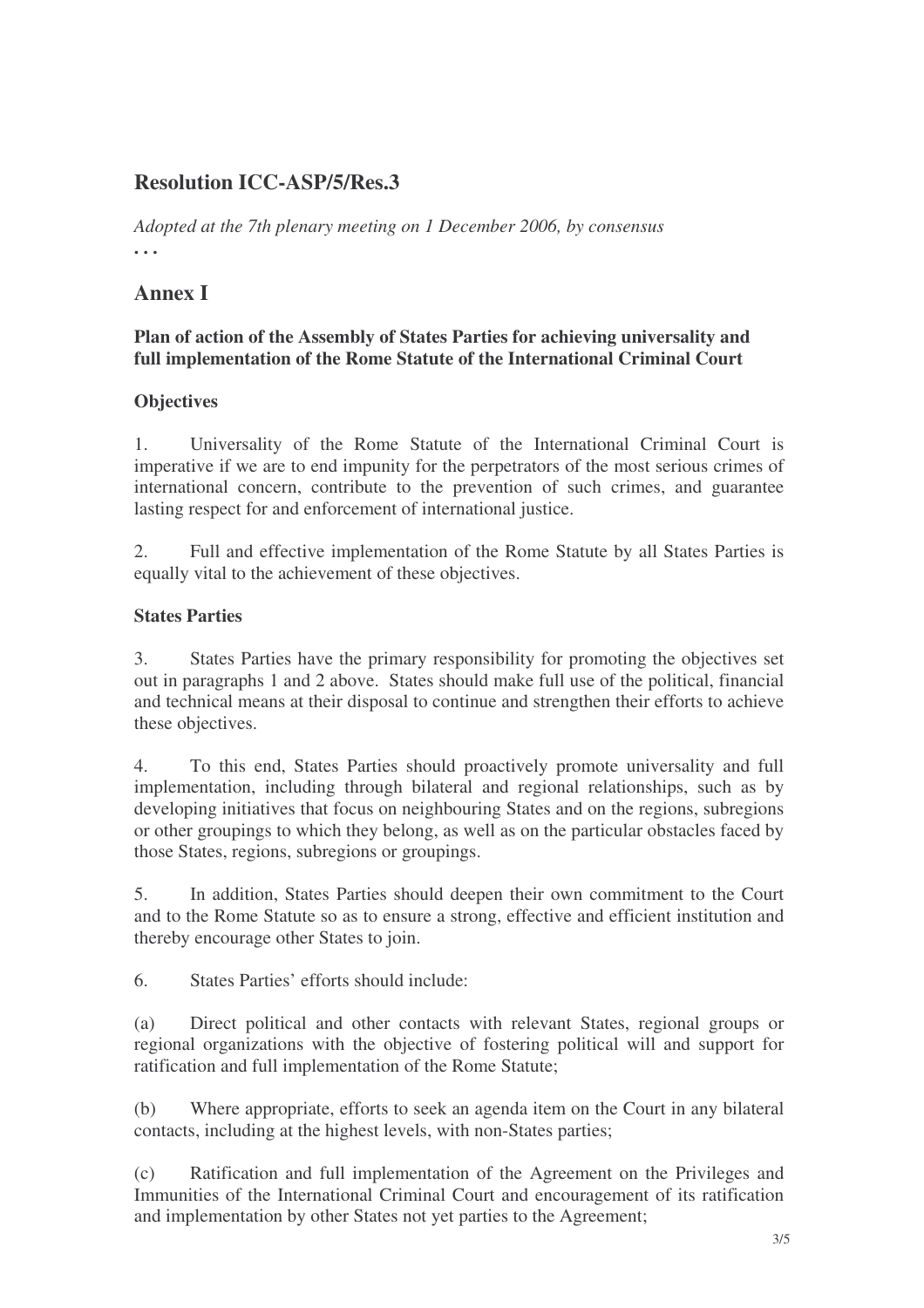(d) Providing technical or financial assistance to States wishing to become Parties to the Rome Statute as well as to States and other entities wishing to promote its universality;

(e) Convening and supporting seminars, conferences and other national, regional or international events aimed at promoting ratification and full implementation of, and support for, the Rome Statute;

(f) Wide dissemination of information about the Court and its role, including by giving consideration to inviting representatives of the Court or the Secretariat of the Assembly of States Parties to address national, regional and international events;

(g) Identification of a national contact point for matters related to promotion of the ratification and full implementation of the Rome Statute;

(h) Providing to the Secretariat of the Assembly of States Parties ("the Secretariat") information relevant to promotion of the ratification and full implementation of the Rome Statute, including, inter alia:

(i) Information on obstacles to ratification or full implementation facing States;

(ii) National or regional strategies or plans of action to promote ratification and/or full implementation;

(iii) Technical and other assistance needs and delivery programmes;

(iv) Planned events and activities;

(v) Examples of implementing legislation for the Rome Statute;

(vi) Bilateral cooperation agreements between the Court and States Parties;

(vii) Solutions to constitutional issues arising from ratification;

(viii) National contact points for matters related to promotion of ratification and full implementation.

(i) Full and effective implementation of the Rome Statute, including the duty to cooperate fully with the Court. To this end, any State facing difficulties with ensuring full implementation should identify its assistance needs promptly with a view to obtaining appropriate technical and/or financial assistance;

(j) Active participation in and support for the meetings and activities of the Assembly of States Parties and its subsidiary bodies, in order to, inter alia, promote attendance at Assembly meetings by other States Parties and those not yet parties.

#### **Secretariat of the Assembly of States Parties**

7. The Secretariat should support States in their efforts to promote universality and full implementation of the Rome Statute by acting as a focal point for information exchange, within existing resources, including by:

(a) Collecting and collating relevant information from States Parties, regional organizations, members of the non-governmental community and others engaged in promoting universality and full implementation of the Rome Statute;

(b) Ensuring that such information is readily and widely accessible and disseminated to interested States and others.